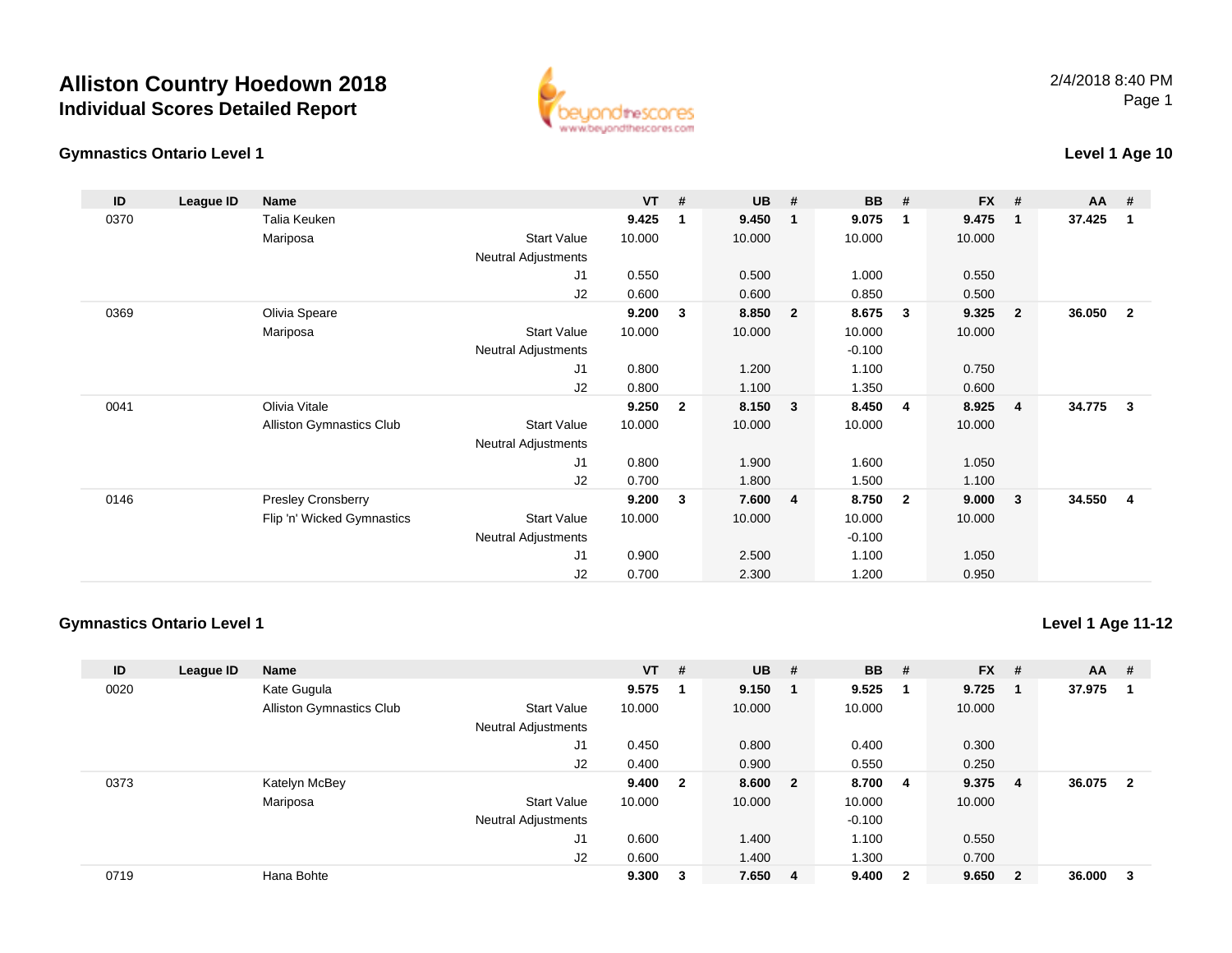## **Alliston Country Hoedown 2018Individual Scores Detailed Report**



2/4/2018 8:40 PMPage 2

|      | <b>Tornados Gymnastics</b> | <b>Start Value</b><br><b>Neutral Adjustments</b> | 10.000 |     | 10.000  | 10.000<br>$-0.100$ |     | 10.000 |   |        |   |
|------|----------------------------|--------------------------------------------------|--------|-----|---------|--------------------|-----|--------|---|--------|---|
|      |                            |                                                  |        |     |         |                    |     |        |   |        |   |
|      |                            | J1                                               | 0.800  |     | 2.100   | 0.400              |     | 0.350  |   |        |   |
|      |                            | J2                                               | 0.600  |     | 2.600   | 0.600              |     | 0.350  |   |        |   |
| 0372 | Julia Scavuzzo             |                                                  | 9.400  | - 2 | 8.300 3 | 8.800              | - 3 | 9.425  | 3 | 35.925 | 4 |
|      | Mariposa                   | <b>Start Value</b>                               | 10.000 |     | 10.000  | 10.000             |     | 10.000 |   |        |   |
|      |                            | <b>Neutral Adjustments</b>                       |        |     |         | $-0.100$           |     |        |   |        |   |
|      |                            | J1                                               | 0.600  |     | 1.700   | 1.200              |     | 0.600  |   |        |   |
|      |                            | J2                                               | 0.600  |     | 1.700   | 1.000              |     | 0.550  |   |        |   |

#### **Gymnastics Ontario Level 1**

| ID   | <b>League ID</b> | <b>Name</b>              |                            | <b>VT</b> | #            | <b>UB</b> | #                       | <b>BB</b> | #                       | <b>FX</b> | #              | <b>AA</b> | #              |
|------|------------------|--------------------------|----------------------------|-----------|--------------|-----------|-------------------------|-----------|-------------------------|-----------|----------------|-----------|----------------|
| 0057 |                  | Jordan Hajdu             |                            | 9.300     | 3            | 9.500     | $\mathbf{1}$            | 9.450     | $\mathbf 1$             | 9.675     | $\mathbf{1}$   | 37.925    | 1              |
|      |                  | Aspire Gymnastics        | <b>Start Value</b>         | 10.000    |              | 10.000    |                         | 10.000    |                         | 10.000    |                |           |                |
|      |                  |                          | <b>Neutral Adjustments</b> |           |              |           |                         | $-0.100$  |                         |           |                |           |                |
|      |                  |                          | J <sub>1</sub>             | 0.600     |              | 0.500     |                         | 0.400     |                         | 0.350     |                |           |                |
|      |                  |                          | J2                         | 0.800     |              | 0.500     |                         | 0.500     |                         | 0.300     |                |           |                |
| 0368 |                  | <b>Brooklyn Shirk</b>    |                            | 9.425     | $\mathbf 1$  | 8.800     | $\overline{4}$          | 9.150     | $\overline{4}$          | 9.625     | $\overline{2}$ | 37,000    | $\overline{2}$ |
|      |                  | Mariposa                 | <b>Start Value</b>         | 10.000    |              | 10.000    |                         | 10.000    |                         | 10.000    |                |           |                |
|      |                  |                          | <b>Neutral Adjustments</b> |           |              |           |                         |           |                         |           |                |           |                |
|      |                  |                          | J <sub>1</sub>             | 0.550     |              | 1.300     |                         | 0.900     |                         | 0.450     |                |           |                |
|      |                  |                          | J <sub>2</sub>             | 0.600     |              | 1.100     |                         | 0.800     |                         | 0.300     |                |           |                |
| 0276 |                  | Ruby Nella               |                            | 9.200     | 4            | 9.400     | $\overline{2}$          | 8.800     | 6                       | 9.525     | $\mathbf{3}$   | 36.925    | $\mathbf{3}$   |
|      |                  | <b>Gyros Gymnastics</b>  | <b>Start Value</b>         | 10.000    |              | 10.000    |                         | 10.000    |                         | 10.000    |                |           |                |
|      |                  |                          | <b>Neutral Adjustments</b> |           |              |           |                         |           |                         |           |                |           |                |
|      |                  |                          | J <sub>1</sub>             | 0.800     |              | 0.700     |                         | 1.200     |                         | 0.500     |                |           |                |
|      |                  |                          | J <sub>2</sub>             | 0.800     |              | 0.500     |                         | 1.200     |                         | 0.450     |                |           |                |
| 0043 |                  | Marlene Warren           |                            | 9.150     | 5            | 8.800     | $\overline{4}$          | 9.275     | $\overline{\mathbf{3}}$ | 9.500     | $\overline{4}$ | 36.725    | $\overline{4}$ |
|      |                  | Alliston Gymnastics Club | <b>Start Value</b>         | 10.000    |              | 10.000    |                         | 10.000    |                         | 10.000    |                |           |                |
|      |                  |                          | <b>Neutral Adjustments</b> |           |              |           |                         | $-0.100$  |                         |           |                |           |                |
|      |                  |                          | J1                         | 0.800     |              | 1.200     |                         | 0.650     |                         | 0.550     |                |           |                |
|      |                  |                          | J2                         | 0.900     |              | 1.200     |                         | 0.600     |                         | 0.450     |                |           |                |
| 0367 |                  | Lila Hill                |                            | 9.200     | 4            | 9.100     | $\overline{\mathbf{3}}$ | 8.800     | 6                       | 9.450     | 5              | 36.550    | 5              |
|      |                  | Mariposa                 | <b>Start Value</b>         | 10.000    |              | 10.000    |                         | 10.000    |                         | 10.000    |                |           |                |
|      |                  |                          | <b>Neutral Adjustments</b> |           |              |           |                         |           |                         |           |                |           |                |
|      |                  |                          | J <sub>1</sub>             | 0.900     |              | 0.900     |                         | 1.300     |                         | 0.600     |                |           |                |
|      |                  |                          | J <sub>2</sub>             | 0.700     |              | 0.900     |                         | 1.100     |                         | 0.500     |                |           |                |
| 0465 |                  | Claire Mackinnon         |                            | 9.375     | $\mathbf{2}$ | 8.700     | -5                      | 9.075     | 5                       | 9.075     | 7              | 36.225    | 6              |
|      |                  |                          |                            |           |              |           |                         |           |                         |           |                |           |                |

**Level 1 Age 9**